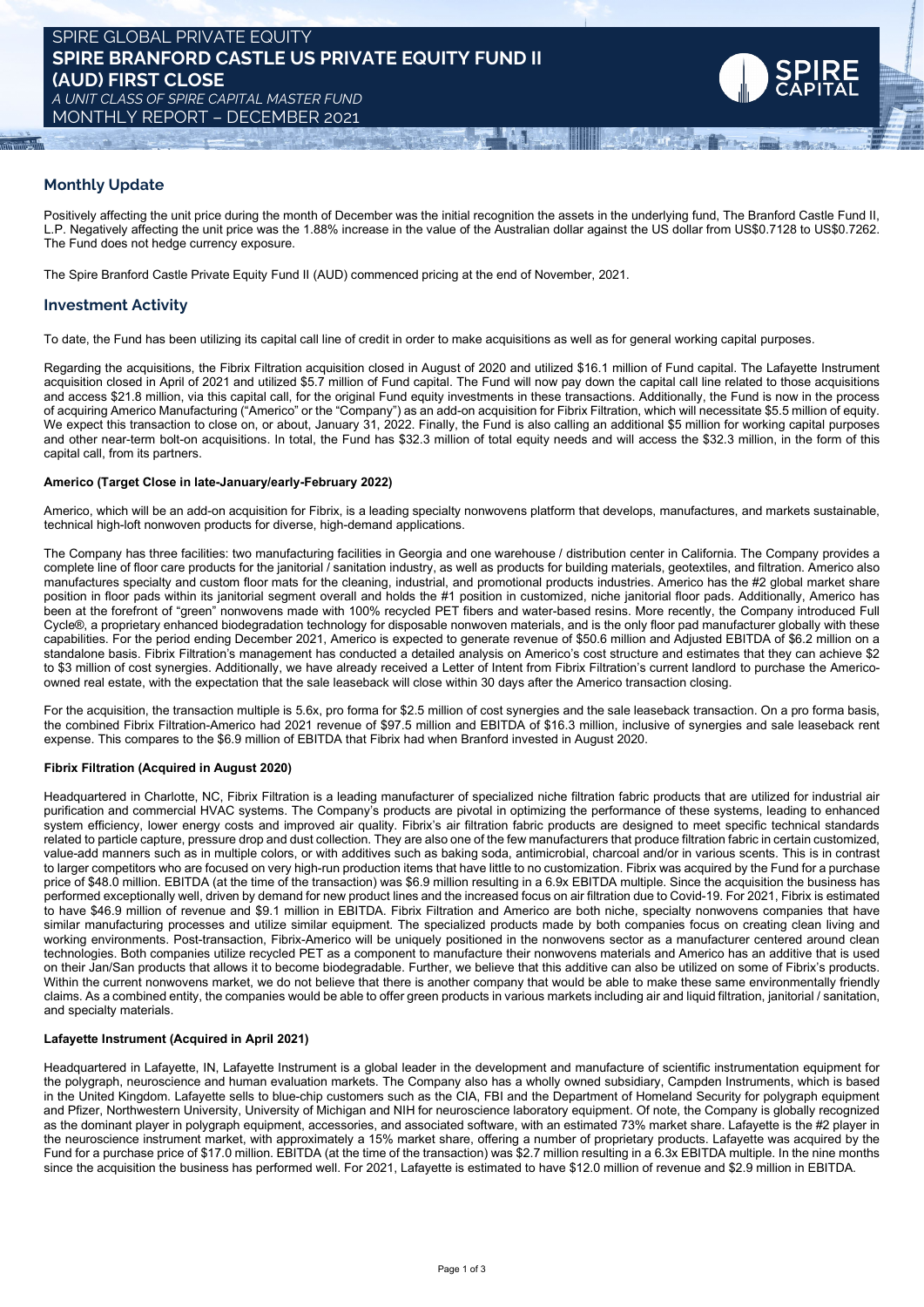**Although Ad** 

# **Performance (Net of Fees)\***

### *As at 31 December 2021*

*Based upon underlying fund data as at 30 September 2021*

| 1 month  | 3 months | 6 months | 1 vear | <b>Since</b><br>Inception<br>Annualised <sup>1</sup> | Inception<br>Foreign<br><b>Exchange</b><br><b>Impact</b> | TVPI <sup>2</sup> |
|----------|----------|----------|--------|------------------------------------------------------|----------------------------------------------------------|-------------------|
| $-0.46%$ | N/A      | N/A      | N/A    | N/A                                                  | 2.13%                                                    | 1.0194            |

<sup>1</sup>Inception- 30 November 2021. Inception date occurred from the commencement of NAV based unit pricing, following the completion of capital raising in November 2021. Please note however that each<br>investor's performance nu of capital paid into the Spire Feeder Fund to date. For the purposes of calculating TVPI Spire Capital includes the value of any Foreign Income Tax Offsets in the value of distributions received. This ratio *has other names, including Multiple of Investment Capital (MOIC) and the Return on Invested Capital (ROIC).*

## **Growth of AU\$100,000 Investment\***



### **Fund Details**

| <b>Total Commitments to the Branford Castle US II Program</b><br>(All Share Classes) (in USD) | <b>US\$50m</b>                                                                       |
|-----------------------------------------------------------------------------------------------|--------------------------------------------------------------------------------------|
| <b>Fund Size (AUD):</b>                                                                       | AU\$15.69m                                                                           |
| Unit Price (AUD):                                                                             | \$1.3674                                                                             |
| <b>APIR Code:</b>                                                                             | SPI0659AU                                                                            |
| <b>Commencement:</b>                                                                          | 15 May 2020                                                                          |
| <b>Distributions:</b>                                                                         | Annually                                                                             |
| <b>Application Status</b>                                                                     | <b>CLOSED</b>                                                                        |
| <b>Liquidity</b>                                                                              | Nil - Closed ended Fund                                                              |
| <b>Fund Manager:</b>                                                                          | Spire Capital Pty Limited                                                            |
| <b>Investment Manager:</b>                                                                    | Branford Castle Partners, L.P.                                                       |
| Trustee:                                                                                      | Spire Capital Pty Limited                                                            |
| <b>Base Management Fee:</b>                                                                   | $0.50\%$ p.a. x NAV                                                                  |
| Underlying Management Fees ("Priority Profit Share"):                                         | 2.00% p.a of Committed Capital                                                       |
| <b>Underlying Performance Fee:</b>                                                            | 20% of realised profits after an 8% preferred return is paid to Limited<br>Partners. |